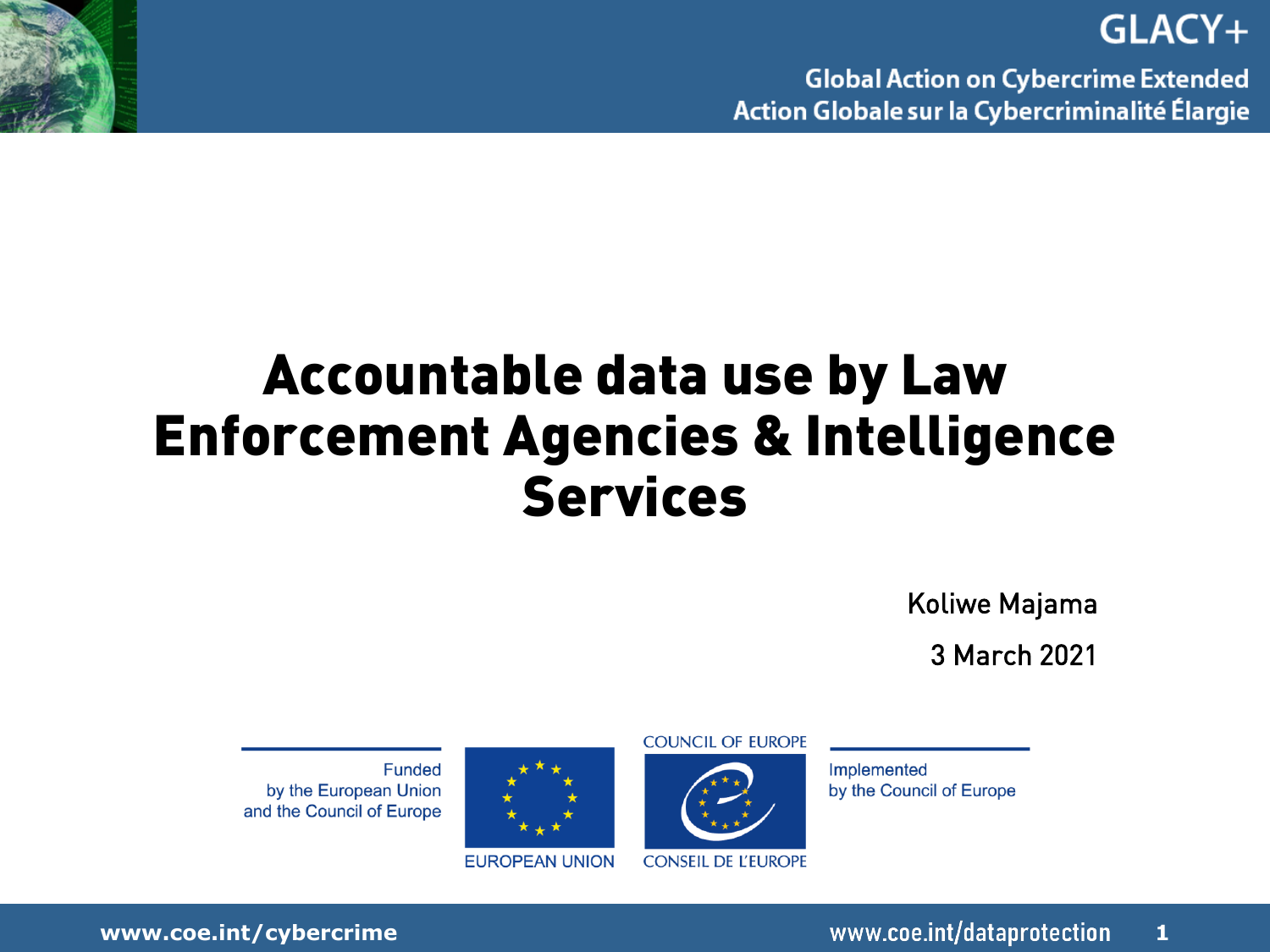

### **Why Collect Data?**

Historically, gathering of communications data has been used for the investigation of crime and national intelligence purposes.

a) Criminal investigations - Are usually targeted and intended to produce evidence in court eg. Property crimes and drug trafficking, money laundering and tax evasion.

b) Intelligence gathering - Is mainly for the benefit of & decision making purposes by governments . wide and in some instances is in the form of mass surveillance within and without a particular country's borders

c) National vs. regional and continental collection - Important especially for regional and international collaboration of intelligence bodies e.g. the Five Eyes comprising Australia, Canada, New Zealand, the United Kingdom, and the United States.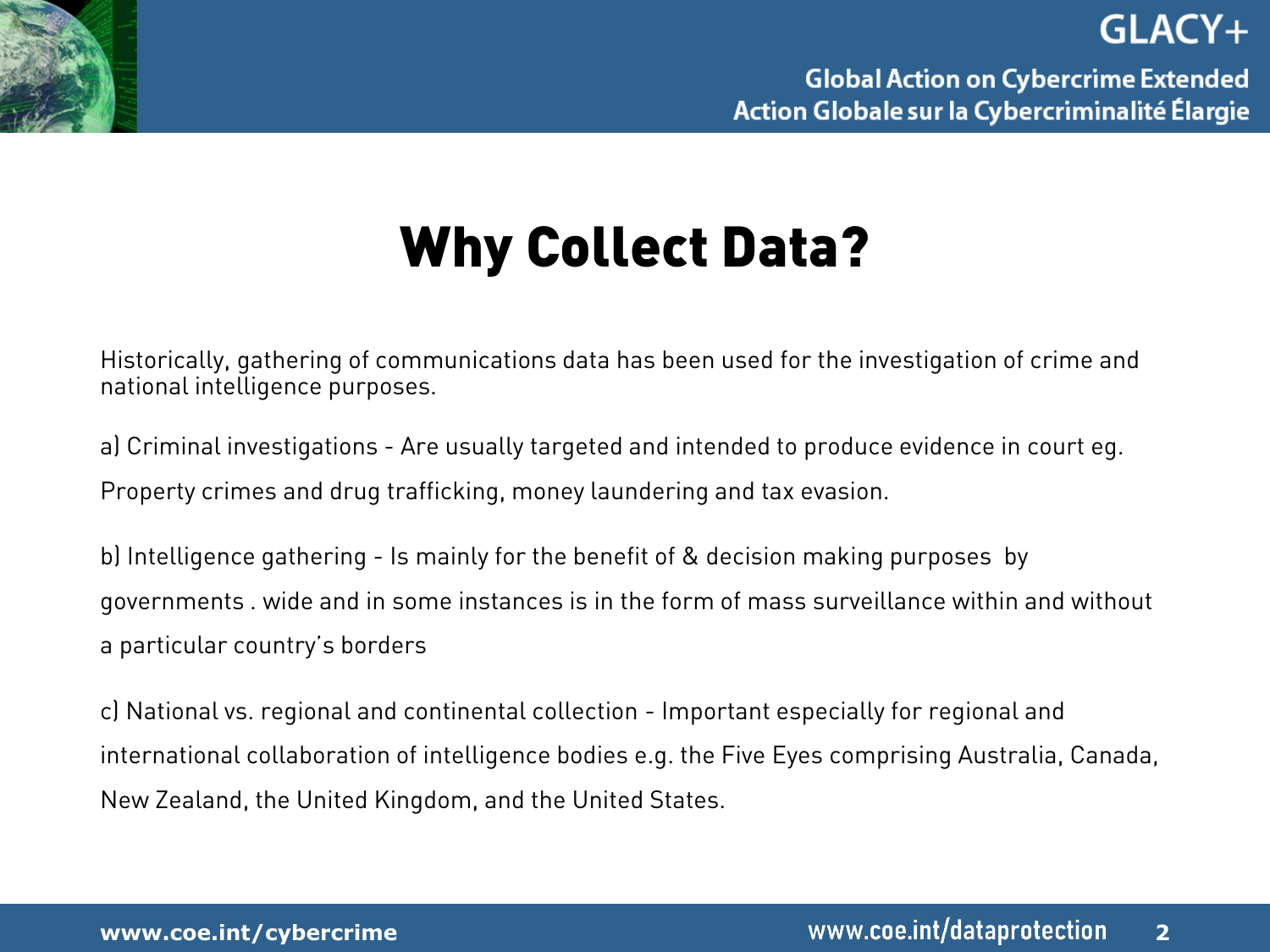

**Global Action on Cybercrime Extended** Action Globale sur la Cybercriminalité Élargie

GLACY+

### **Frameworks for LEA Data Use in Africa**







African Union Convention on **Cybersecurity** & Personal Data Protection

ACHPR Declaration on the Principles of Freedom of Expression and Access to Information

(2019)

African Declaration on Internet Rights and Freedoms

(2014)

(2014)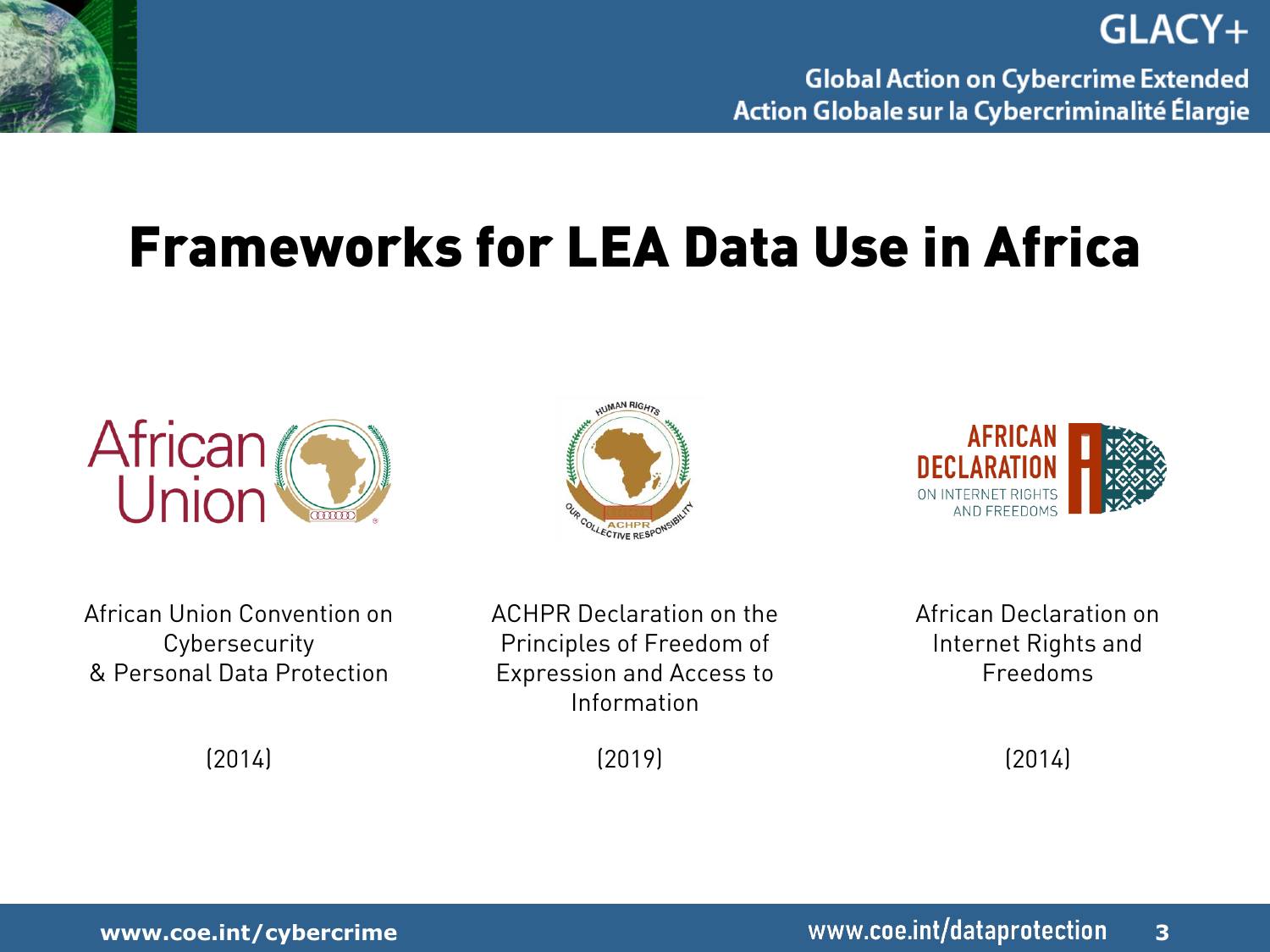



### **International Trends**

In the European Union:

The General Data Protection Regulation (2015) - does not apply to the processing of data by LEA

Directive (EU) 2016/680 of the European Parliament and of the Council of 27 April 2016 on the protection of natural persons with regard to the processing of personal data by competent authorities for the purposes of the prevention, investigation, detection or prosecution of criminal offences or the execution of criminal penalties, and on the free movement of such data.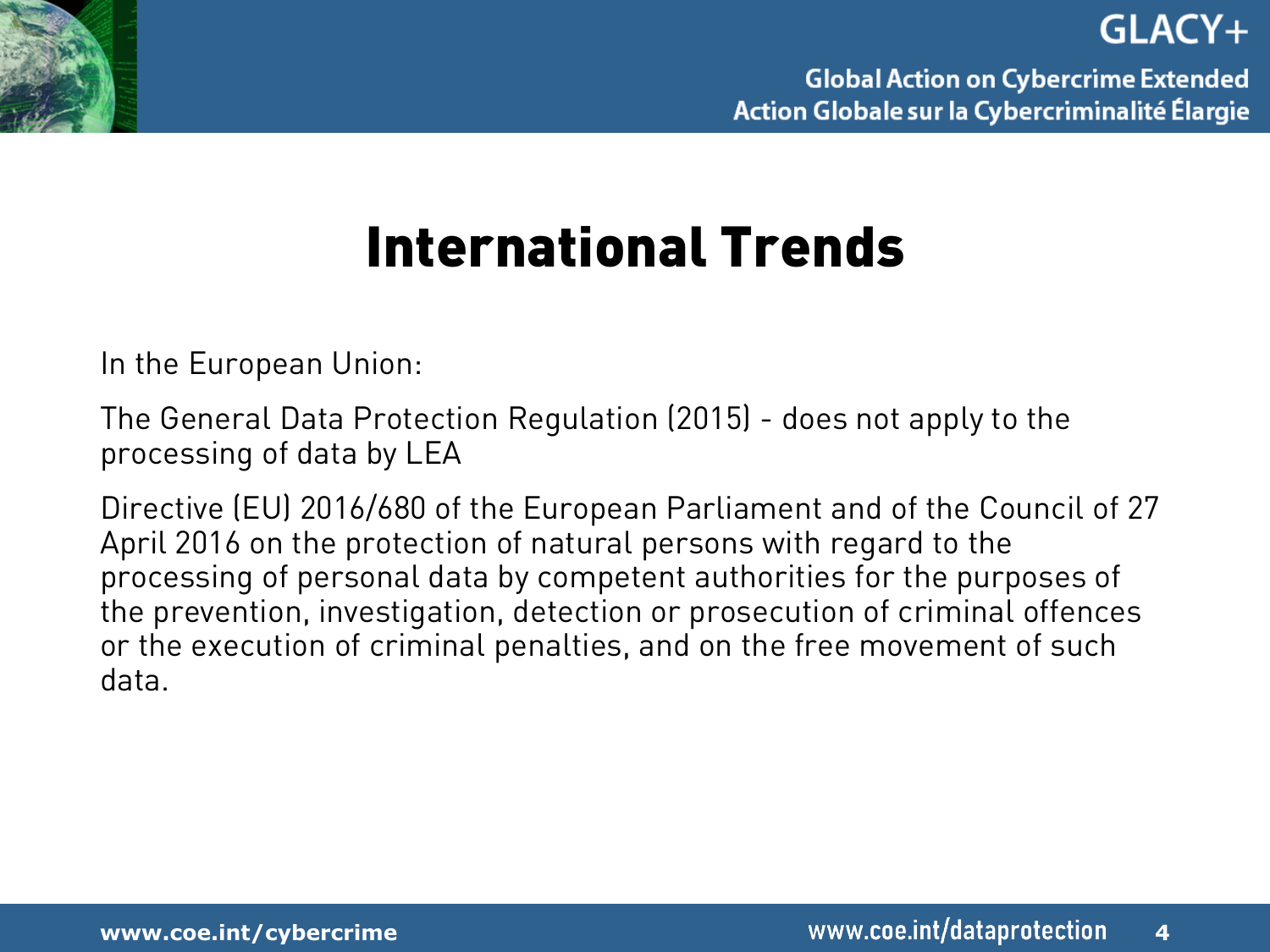**Global Action on Cybercrime Extended** Action Globale sur la Cybercriminalité Élargie

## **African Status**

- A. African data protection laws are:
	- I. Generally broad and all encompassing and risk:
		- a) Offer too much protections
		- b) or Give wide powers to the State and LEA
	- II. Weak on limitations on investigating or processing of data excesses
- B. Some African governments rely on old or alternative legislation for collection, processing and use of data stand alone data protection law.
- C. Some African countries have Surveillance laws which undermine rights to privacy (Zimbabwe, Interception of Communications Act)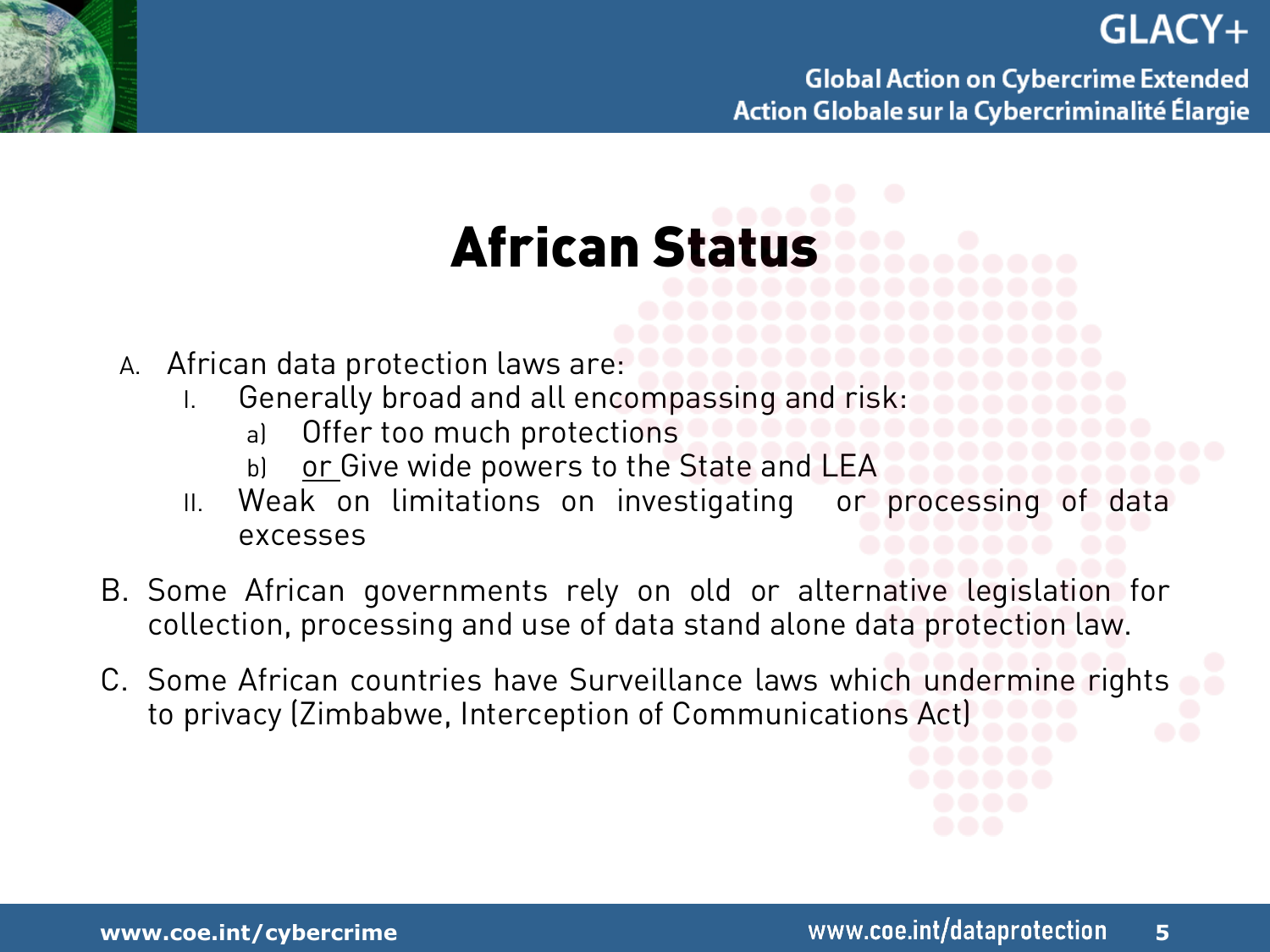



Data protection laws should:

- Be enacted in tandem with surveillance laws that are grounded on human rights principles
- Be proportionate and just -protect targeted/marginal citizens
- Adhere to international human rights law standards/basic principles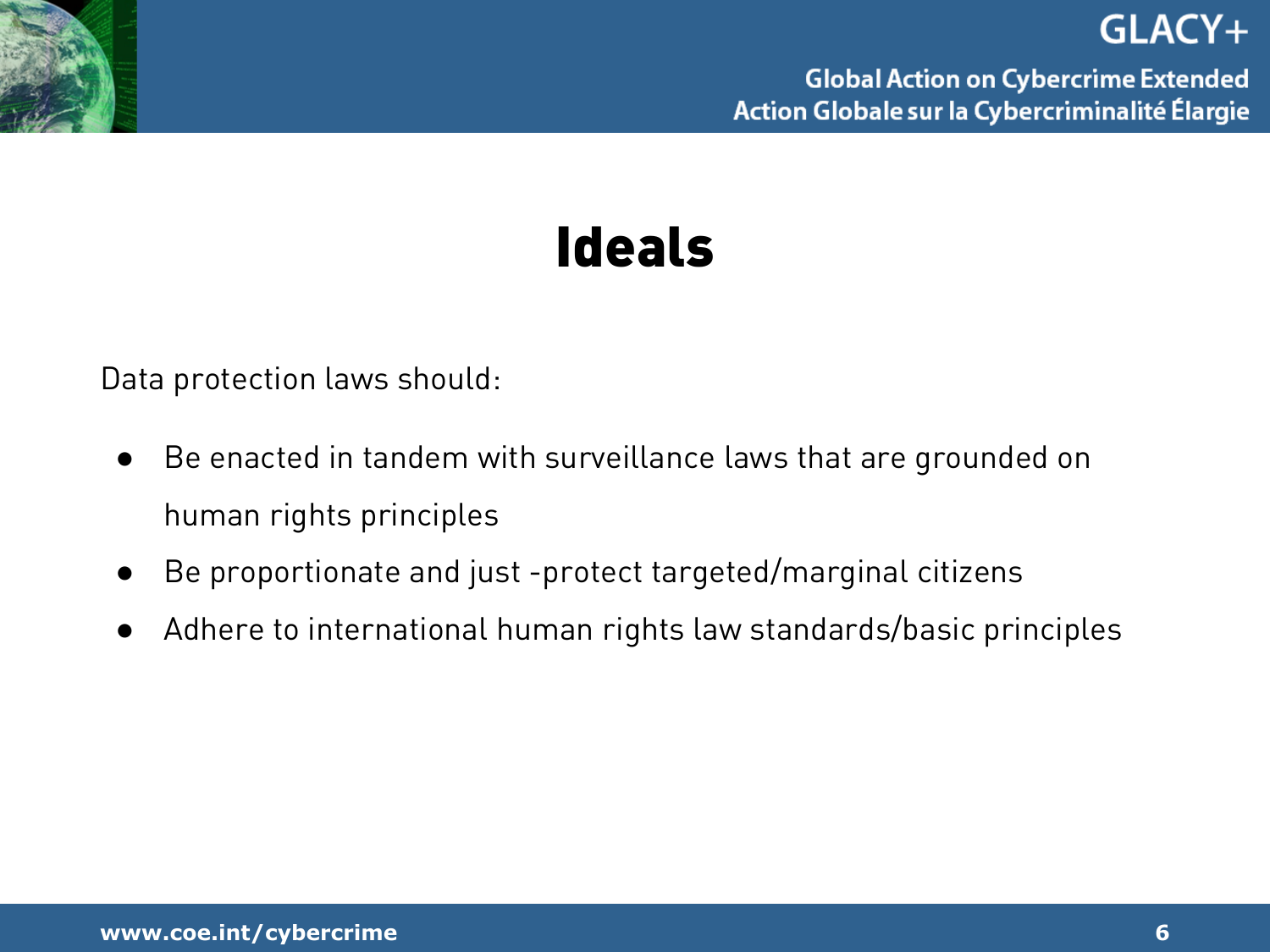### **Human Rights Based Approach**

**P** articipation - Citizens actively in decision making processes

**A** ccountability - Duty bearers should be accountable and effective remedies should be available when breaches occur

**N** on discrimination & equality - LEA should not selectively apply laws to discriminate against vulnerable groups

**E** mpowerment - Citizens should be able to claim and exercise their rights

**L** egality - Laws should be in line with the constitution and international law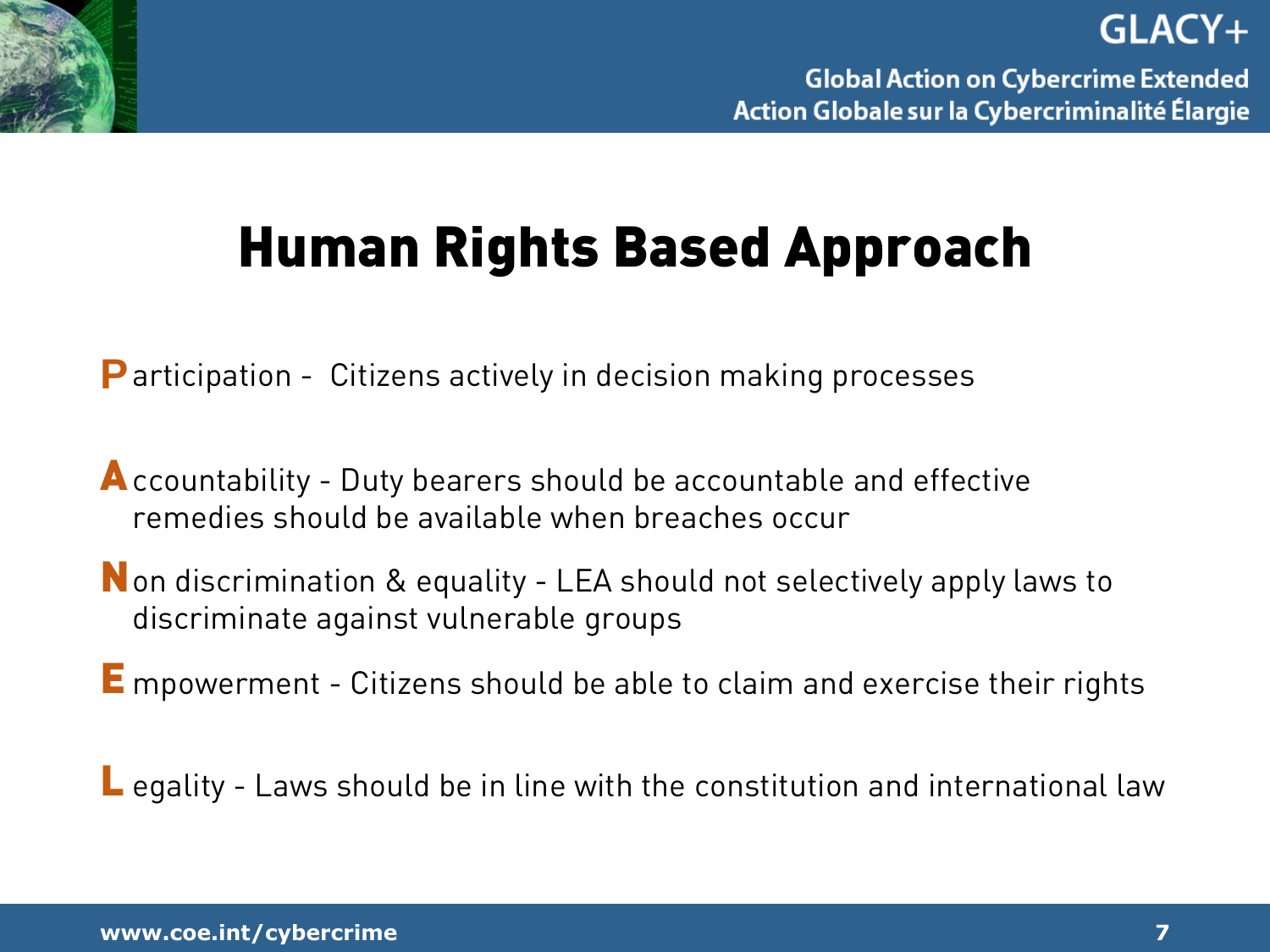### **Necessity & Proportionality Principles**

- States are failing to ensure that laws, regulations, activities, powers, and authorities related to Communications Surveillance adhere to international human rights law and standards. There are 13 principles.
- Key principles for discussion:
- 1. Legitimate aim
- 2. Necessity
- 3. Proportionality
- 4. Judicial oversight or DPA or a human rights commission (But an independent body should be available)
- 5. Transparency (post the investigative process) reporting